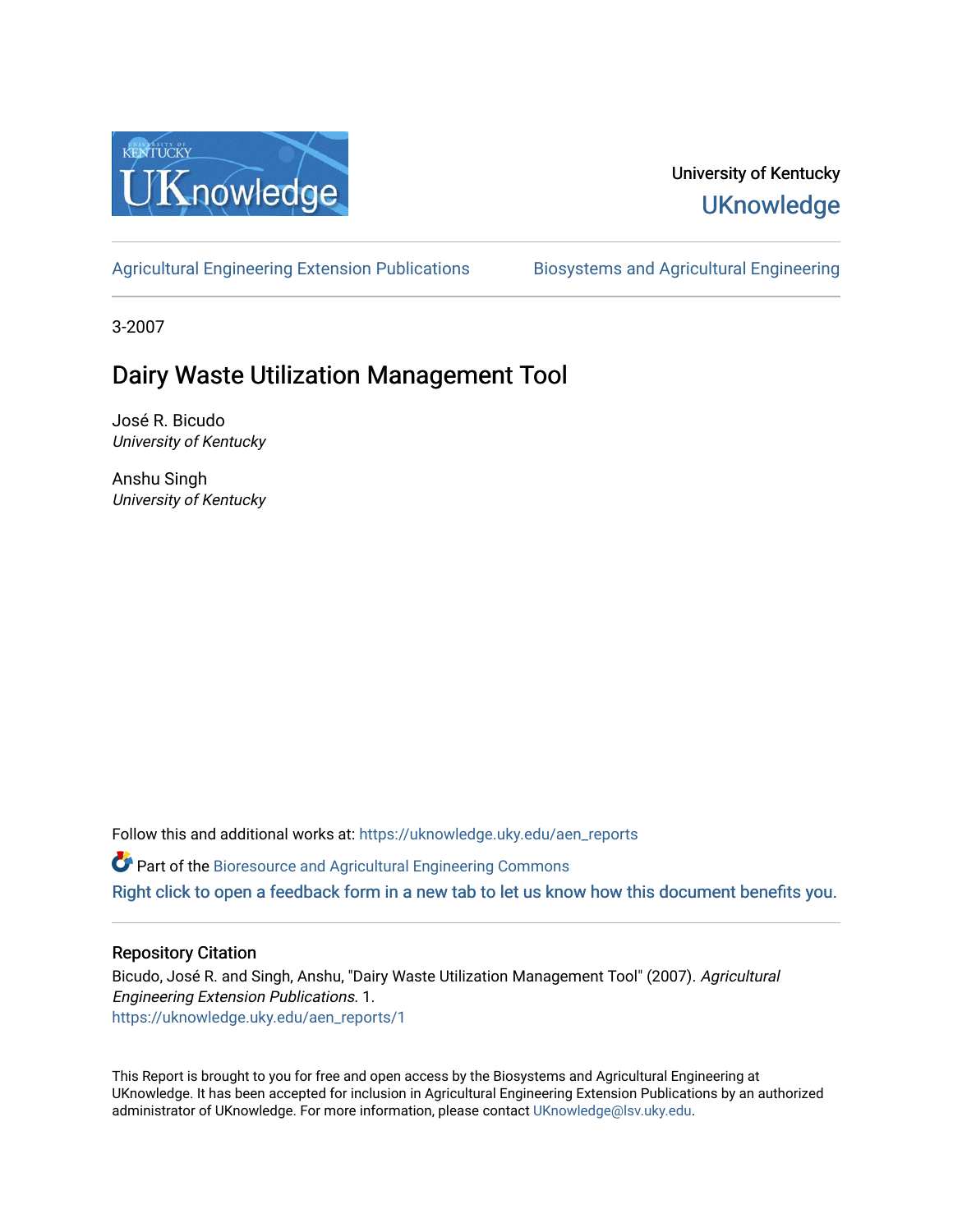# Dairy Waste Utilization Management Tool

*José R. Bicudo and Anshu Singh, Department of Biosystems and Agricultural Engineering* 

Quick tests enabling rapid, on-farm<br>assessment of manure nutrient con-<br>tent can significantly enhance manure tent can significantly enhance manure management practices. Rapid or quick tests are less accurate than standard laboratory analyses but can be useful as a manure utilization tool.

Quick tests include indirect measurement of solids and the nitrogen (N) and phosphorus (P) content of manure using hydrometers, electrical conductivity meters, and other devices such as the Agros® N Meter that operates based on the chemical reaction between ammonium and hypochlorite. These quick tests are portable, simple to use, relatively inexpensive, and take 10 minutes or less to run. They can be used right before manure is applied to grassland or agricultural fields.

Previous relationships developed for each individual quick test cannot be generalized, as manure characteristics vary with species, age, nutrition, diet of animal, production stage, type of facility, and geographical region. However, developing calibrations specific to individual farms or to regions in which common practices are used can minimize a significant portion of the variation associated with rapid testing.

This publication contains calibration curves developed for different quick tests to estimate manure nutrient contents in the Mammoth Cave area of Kentucky. It is likely that accuracy of nutrient estimates by quick tests will increase if calibration curves are developed by individual farms. This can be done by producers taking specific gravity and electrical conductivity measurements and sending manure samples to a laboratory for nutrient analysis. With several years' data, producers will be able to develop their own calibration curves.

## Methodology

To develop these calibration curves, more than 100 manure samples were collected from 34 commercial dairy farms located in the Mammoth Cave area where there is a large concentration of dairy farms with similar characteristics.

According to a survey conducted among dairy producers in the Mammoth Cave area, farms had between 50 and 150 milking cows, with some being housed in freestall barns. There were a number of farms where there was only a feeding barn or shed available. In this case, cows would spend most of their time on pasture and loafing lots.

In all farms, manure was scraped to earthen basins for storage. Manure was applied by the producer or by a commercial applicator to owned cropland (mostly corn) once or twice a year. Liquid manure was usually applied to cropland through irrigation traveling guns, and solid manure was broadcast with a muck spreader. Milk house wastewater was typically collected in the manure storage, although in some farms it was applied to grass filter strips.

 Samples from these dairy farms were analyzed by standard laboratory procedures and by using quick tests.

## Hydrometer

The hydrometer is used to measure total N and total P indirectly in slurry samples (Figure 1). It is an indirect method based on linear relationships between the dry matter content and specific gravity of the slurry, and between the dry matter content and N and P. Combining the two relationships gives a linear relationship between both total N and total P and specific gravity of slurry.

Hydrometers can be purchased from laboratory supply dealers. Details on hydrometer types, cost, and vendors' contact information are given at the end of this publication.

Calibration curves were developed for Barren, Hart, and Monroe counties relating specific gravity to dry matter and nutrient contents of dairy manure (see Tables 1 to 3 at the end of this publication). Calibration curves for the combined data set were also developed (Table 4). Because of data variability, both low- and high-end estimates are given for each value measured by the hydrometer instead of giving one single value. Note that there is a 95% probability that dry matter and nutrient content estimates will fall within the interval given for each specific gravity measurement.

To measure the specific gravity of a manure sample, immerse the hydrometer into the slurry immediately after mixing the sample. The hydrometer scale is read at the point where the scale emerges from the slurry. Using Tables 1 to 4, you will be able to estimate the dry matter content as

**PERMITTEN AND REPORTED** 

well as the nitrogen and phosphorus contents of your sample by finding the corresponding values to the specific gravity number you have obtained with the hydrometer.

**Figure 1.** Measuring specific gravity with a hydrometer.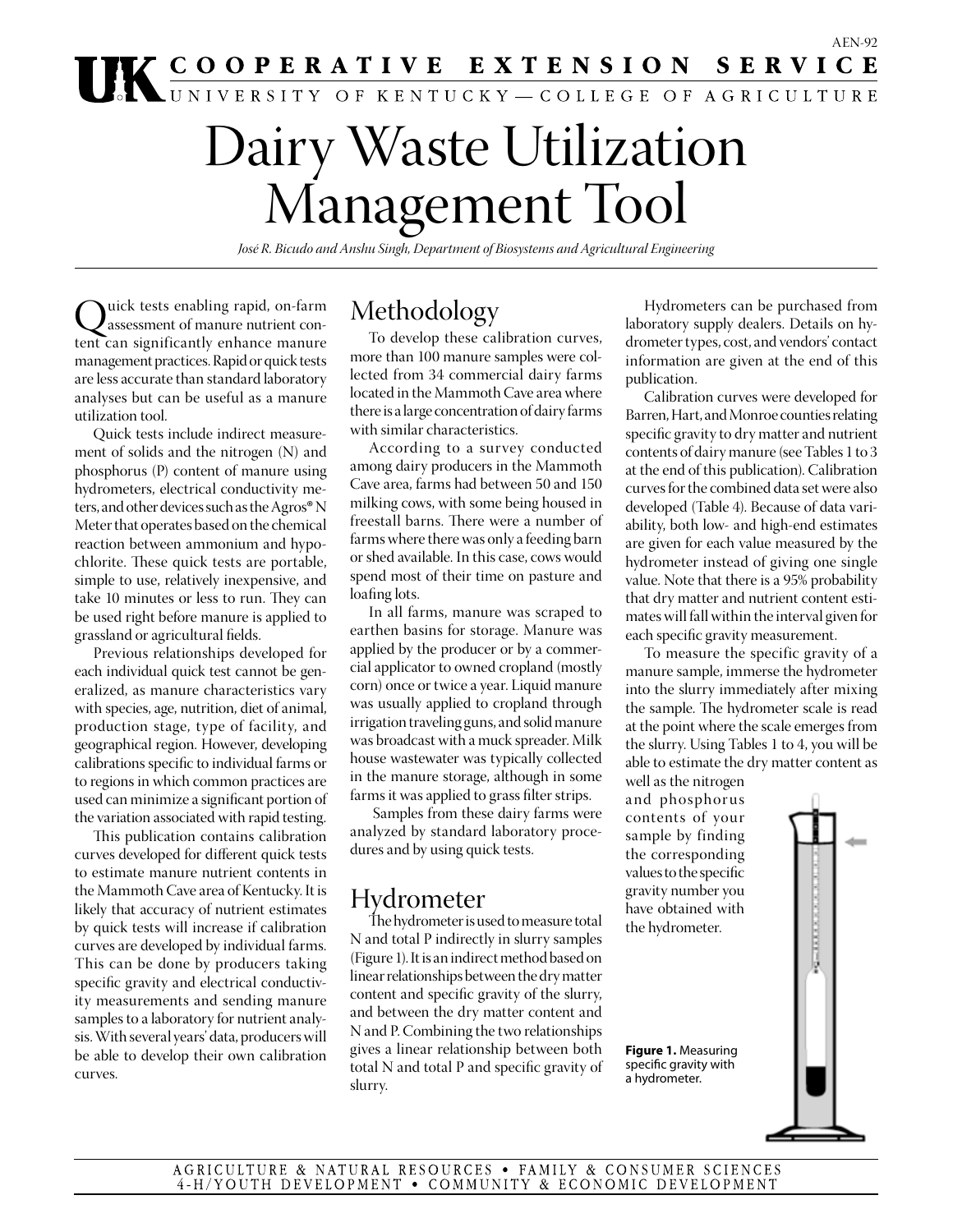#### Electrical Conductivity Meters and Pens

The electrical conductivity (EC) of slurry samples gives a measure of the amount of ammonium ions in the slurry. This is also an indirect method to estimate nutrients based on linear relationships between ammonium ions and the EC of the slurry.

Conductivity meters and pens used to develop the dairy waste utilization management tool for Barren, Monroe, and Hart counties are shown in Figure 2.

Electrical conductivity meter and pens can be purchased from laboratory supply vendors. Details on costs and vendors' contact information are given at the end of this publication.

As with hydrometers, calibration curves were developed for Barren, Hart, and Monroe counties relating electrical conductivity (mS/cm) to ammoniacal nitrogen (NH4-N) (Tables 5 to 7). Calibration curves for the combined data set were also developed (Table 8). Both low- and high-end estimates are given for each value measured by the conductivity meter and pens. There is a 95% probability that NH4-N will fall within the interval given for each conductivity measurement. Also note that you will most likely obtain more reliable estimates if you use the table developed for your own county (when available) instead of using the combined data set table.

To measure the EC of a manure sample, you simply place the EC probe in the slurry and read the EC from the meter. Mix the sample thoroughly before placing the probe in the slurry. Using Tables 5 to 8, you will be able to estimate the NH4-N content of your sample by finding the corresponding values to the EC number you have just obtained from the conductivity meter or pens. Electrical conductivity meters/pens need to be periodically calibrated. Calibration kits can be purchased from laboratory supply dealers.



**Figure 2.** Conductivity meter (Hanna) and conductivity pens (Oakton, Orion).

#### Agros N Meter

The operation of the Agros N Meter is based on the reaction between ammonium ions and hypochlorite. Hypochlorite oxidizes the ammonium ion in slurry, and nitrogen gas  $(N_2)$  is produced. The pressure of the nitrogen gas provides a measure of the  $NH_4$ -N content in slurry.

The Agros N Meter used to develop the dairy waste utilization management tool for Barren, Monroe and Hart counties is shown in Figure 3.

The Agros N Meter can be purchased from Sylvette Corporation located in Minneapolis, Minnesota. Details on costs and vendors' contact information are given at the end of this publication.

As with the other two quick tests, calibration curves were developed for Barren, Hart, and Monroe counties (Table 9) relating the pressure gauge value of the Agros N Meter to NH4-N. Calibration curves for the combined data set were also developed (Table 9). Both low- and high-end estimates are given for each value measured by the conductivity meter and pens instead of giving one single value. There is a 95% probability that NH4-N will fall within the interval given for each Agros N Meter measurement. Also note that you will obtain more reliable estimates if you use the table developed for your own county (when available) instead of using the combined data set table.

A powdered reagent containing calcium hypochlorite, calcium chloride, and calcium hydroxide is mixed with the slurry in a sealed chamber, and the  $N<sub>2</sub>$  gas produced is measured with a pressure gauge. Using Table 9, you will be able to estimate the NH4-N content of your sample by finding the corresponding values to the pressure gauge value you have just obtained with the Agros N Meter.



**Figure 3.** Agros® N Meter.

#### Plant-Available Nitrogen

Plant-available nitrogen (PAN) can be estimated using quick test results. Nitrogen availability is mainly affected by animal species, manure characteristics, method, and time of application. Other factors include the crop being grown, rainfall amounts, and soil characteristics. Of the various factors that affect manure's nitrogen availability, the method and time of application are the most influential factors that producers can control.

Researchers have combined methods of application, along with generalized organic nitrogen to inorganic nitrogen ratios that are a function of livestock species, to estimate PAN and loss percentages (Table 10).

If a producer estimates that dairy liquid manure contains 2.5 lb N/1000 gal., and the plan is to sweep inject manure on land, the amount of nitrogen available the year of application can be calculated as follows:

Loss correction =

2.5 lb x  $(1 - 0.05) = 2.38$  lb N/1000 gal.

PAN the year of application = 2.38 lb N/1000 gal. x 0.55 = 1.31 lb N/1000 gal.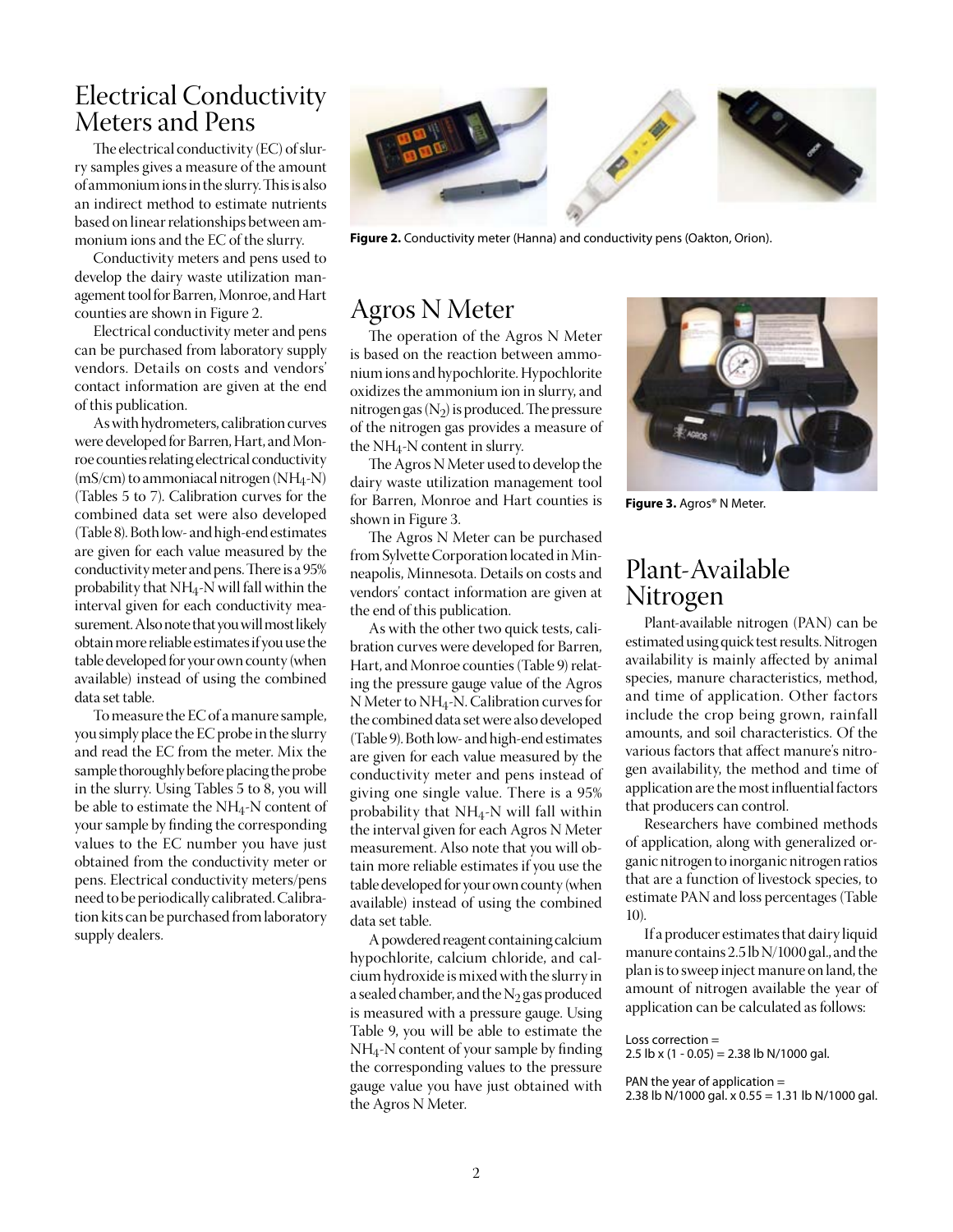## Acknowledgments

Funding for this project was provided in part by a grant from the U.S. Environmental Protection Agency (USEPA) through the Kentucky Division of Water (KDOW), Nonpoint Source Section, to University of Kentucky as authorized by the Clean Water Act Amendments of 1987, §319(h) Nonpoint Source Implementation Grant No. C9994861-97. The contents of this document do not necessarily reflect the views and policies of the USEPA, KDOW, or University of Kentucky, nor does the mention of trade names or commercial products constitute endorsement. This document was printed on recycled paper.

#### Quick Test Costs and Vendors' Contact Information

#### **Hydrometers (polycarbonate construction)**

Specific gravity values: ranges from 1.000 to 1.220 and from 1.200 to 1.420. Cost: \$45 to \$50

**Hydrometer jar (polycarbonate construction)** Cost: \$15 to \$20

**Hanna conductivity meter** Cost: \$300

**Orion QuiKcheK®** Cost: \$75

**Oakton Conductivity Tester®** Cost: \$65 to \$85

**Oakton Replacement Electrode** Cost: \$40 to \$45

**Oakton Calibration Kit** Cost: \$30

**Ben Meadows Company**

1‑800‑241‑6401 www.benmeadows.com

**Cole‑Parmer** 1‑800‑323‑4340 www.coleparmer.com

#### **Agros® N Meter**

Cost: \$335 *Reagent Refills* Cost: \$50

#### **Sylvette Corporation**

3758 West Calhoun Parkway Minneapolis, MN 55410 1‑800‑788‑7218 E-mail: danielledona1@msn.com http://www.sylvette.com/ordersub.asp?categ ory=Nitrogen+%26+Phosphorus

| Table 1. Estimates (low to high) of manure dry matter and nutrient<br>content using hydrometers (Barren County). |     |        |     |                |      |                |  |
|------------------------------------------------------------------------------------------------------------------|-----|--------|-----|----------------|------|----------------|--|
|                                                                                                                  |     |        |     | <b>Total P</b> |      | <b>Total N</b> |  |
| Specific                                                                                                         |     | DM (%) |     | (lb/1000 gal.) |      | (lb/1000 gal.) |  |
| <b>Gravity</b>                                                                                                   | Low | High   | Low | High           | Low  | High           |  |
| 1.000                                                                                                            | 0.2 | 1.2    | 0.9 | 2.1            | 1.0  | 6.5            |  |
| 1.001                                                                                                            | 0.4 | 1.3    | 1.1 | 2.2            | 1.7  | 6.8            |  |
| 1.002                                                                                                            | 0.6 | 1.5    | 1.2 | 2.3            | 2.4  | 7.2            |  |
| 1.004                                                                                                            | 1.0 | 1.7    | 1.6 | 2.5            | 3.8  | 7.9            |  |
| 1.005                                                                                                            | 1.2 | 1.9    | 1.7 | 2.6            | 4.5  | 8.3            |  |
| 1.006                                                                                                            | 1.3 | 2.0    | 1.9 | 2.7            | 5.1  | 8.7            |  |
| 1.007                                                                                                            | 1.5 | 2.2    | 2.0 | 2.8            | 5.7  | 9.1            |  |
| 1.008                                                                                                            | 1.7 | 2.3    | 2.2 | 2.9            | 6.4  | 9.5            |  |
| 1.009                                                                                                            | 1.9 | 2.5    | 2.3 | 3.0            | 7.0  | 10.0           |  |
| 1.010                                                                                                            | 2.1 | 2.6    | 2.4 | 3.1            | 7.5  | 10.4           |  |
| 1.011                                                                                                            | 2.2 | 2.8    | 2.6 | 3.2            | 8.1  | 10.9           |  |
| 1.012                                                                                                            | 2.4 | 3.0    | 2.7 | 3.3            | 8.6  | 11.5           |  |
| 1.013                                                                                                            | 2.6 | 3.1    | 2.8 | 3.5            | 9.1  | 12.0           |  |
| 1.014                                                                                                            | 2.7 | 3.3    | 2.9 | 3.6            | 9.6  | 12.6           |  |
| 1.015                                                                                                            | 2.9 | 3.5    | 3.0 | 3.8            | 10.0 | 13.2           |  |
| 1.016                                                                                                            | 3.0 | 3.7    | 3.1 | 3.9            | 10.4 | 13.8           |  |
| 1.017                                                                                                            | 3.1 | 3.9    | 3.2 | 4.1            | 10.8 | 14.5           |  |
| 1.018                                                                                                            | 3.3 | 4.1    | 3.3 | 4.2            | 11.2 | 15.1           |  |
| 1.019                                                                                                            | 3.4 | 4.3    | 3.4 | 4.4            | 11.6 | 15.8           |  |
| 1.020                                                                                                            | 3.5 | 4.5    | 3.5 | 4.5            | 12.0 | 16.5           |  |
| 1.022                                                                                                            | 3.8 | 4.8    | 3.7 | 4.9            | 12.7 | 17.8           |  |
| 1.024                                                                                                            | 4.1 | 5.2    | 3.9 | 5.2            | 13.4 | 19.2           |  |
| 1.026                                                                                                            | 4.3 | 5.7    | 4.0 | 5.5            | 14.1 | 20.6           |  |
| 1.028                                                                                                            | 4.6 | 6.1    | 4.2 | 5.9            | 14.7 | 22.0           |  |
| 1.030                                                                                                            | 4.9 | 6.5    | 4.4 | 6.2            | 15.4 | 23.5           |  |
| 1.032                                                                                                            | 5.1 | 6.9    | 4.5 | 6.5            | 16.1 | 24.9           |  |
| 1.034                                                                                                            | 5.4 | 7.3    | 4.7 | 6.9            | 16.7 | 26.3           |  |
| 1.036                                                                                                            | 5.6 | 7.7    | 4.8 | 7.2            | 17.4 | 27.8           |  |
| 1.038                                                                                                            | 5.9 | 8.1    | 5.0 | 7.5            | 18.0 | 29.2           |  |
| 1.040                                                                                                            | 6.1 | 8.5    | 5.2 | 7.9            | 18.7 | 30.6           |  |
| 1.042                                                                                                            | 6.4 | 8.9    | 5.3 | 8.2            | 19.3 | 32.1           |  |
| 1.044                                                                                                            | 6.6 | 9.3    | 5.5 | 8.6            | 20.0 | 33.5           |  |
| 1.046                                                                                                            | 6.9 | 9.7    | 5.6 | 8.9            | 20.6 | 35.0           |  |
| 1.048                                                                                                            | 7.1 | 10.1   | 5.8 | 9.2            | 21.3 | 36.4           |  |
| 1.050                                                                                                            | 7.4 | 10.5   | 6.0 | 9.6            | 21.9 | 37.9           |  |

**Table 2.** Estimates (low to high) of manure dry matter and nutrient content using hydrometers (Hart County).

| <b>Specific</b> |     | DM (%) |                  | <b>Total P</b><br>(lb/1000 gal.) |      | <b>Total N</b><br>(lb/1000 gal.) |
|-----------------|-----|--------|------------------|----------------------------------|------|----------------------------------|
| <b>Gravity</b>  | Low | High   | Low              | High                             | Low  | High                             |
| 1.000           | 0.1 | 0.6    | 0.5              | 1.0                              | 0.7  | 1.7                              |
| 1.001           | 0.4 | 0.8    | 0.8              | 1.1                              | 1.4  | 2.2                              |
| 1.002           | 0.7 | 1.0    | 1.0              | 1.3                              | 2.1  | 2.8                              |
| 1.004           | 1.1 | 1.5    | 1.2              | 1.8                              | 3.1  | 4.3                              |
| 1.005           | 1.3 | 1.8    | 1.3              | 2.1                              | 3.5  | 5.1                              |
| 1.006           | 1.5 | 2.1    | 1.3              | 2.3                              | 3.9  | 5.9                              |
| 1.007           | 1.7 | 2.4    | 1.4              | 2.6                              | 4.4  | 6.8                              |
| 1.008           | 1.8 | 2.7    | 1.5              | 2.9                              | 4.8  | 7.6                              |
| 1.009           | 2.0 | 3.0    | 1.6              | 3.2                              | 5.2  | 8.4                              |
| 1.010           | 2.2 | 3.3    | 1.6              | 3.4                              | 5.6  | 9.3                              |
| 1.011           | 2.4 | 3.6    | 1.7              | 3.7                              | 6.0  | 10.1                             |
| 1.012           | 2.5 | 3.9    | 1.8              | 4.0                              | 6.4  | 10.9                             |
| 1.013           | 2.7 | 4.2    | 1.8              | 4.3                              | 6.9  | 11.8                             |
| 1.014           | 2.9 | 4.5    | 1.9              | 4.6                              | 7.3  | 12.6                             |
| 1.015           | 3.0 | 4.8    | 2.0              | 4.9                              | 7.7  | 13.4                             |
| 1.016           | 3.2 | 5.1    | $\overline{2.0}$ | $\overline{5.1}$                 | 8.1  | 14.3                             |
| 1.017           | 3.4 | 5.4    | 2.1              | 5.4                              | 8.5  | 15.1                             |
| 1.018           | 3.5 | 5.7    | 2.2              | 5.7                              | 8.9  | 16.0                             |
| 1.019           | 3.7 | 6.0    | 2.2              | 6.0                              | 9.3  | 16.8                             |
| 1.020           | 3.9 | 6.4    | 2.3              | 6.3                              | 9.7  | 17.6                             |
| 1.022           | 4.2 | 7.0    | 2.5              | 6.8                              | 10.6 | 19.3                             |
| 1.024           | 4.6 | 7.6    | 2.6              | 7.4                              | 11.4 | 21.0                             |
| 1.026           | 4.9 | 8.2    | 2.7              | 8.0                              | 12.2 | 22.7                             |
| 1.028           | 5.3 | 8.8    | 2.9              | 8.5                              | 13.0 | 24.3                             |
| 1.030           | 5.6 | 9.4    | 3.0              | 9.1                              | 13.8 | 26.0                             |
| 1.032           | 5.9 | 10.0   | 3.1              | 9.6                              | 14.7 | 27.7                             |
| 1.034           | 6.3 | 10.7   | 3.3              | 10.2                             | 15.5 | 29.4                             |
| 1.036           | 6.6 | 11.3   | 3.4              | 10.8                             | 16.3 | 31.0                             |
| 1.038           | 7.0 | 11.9   | 3.5              | 11.3                             | 17.1 | 32.7                             |
| 1.040           | 7.3 | 12.5   | 3.7              | 11.9                             | 18.0 | 34.4                             |
| 1.042           | 7.6 | 13.1   | 3.8              | 12.5                             | 18.8 | 36.1                             |
| 1.044           | 8.0 | 13.7   | 4.0              | 13.0                             | 19.6 | 37.8                             |
| 1.046           | 8.3 | 14.3   | 4.1              | 13.6                             | 20.4 | 39.4                             |
| 1.048           | 8.6 | 15.0   | 4.2              | 14.2                             | 21.2 | 41.1                             |
| 1.050           | 9.0 | 15.6   | 4.4              | 14.7                             | 22.1 | 42.8                             |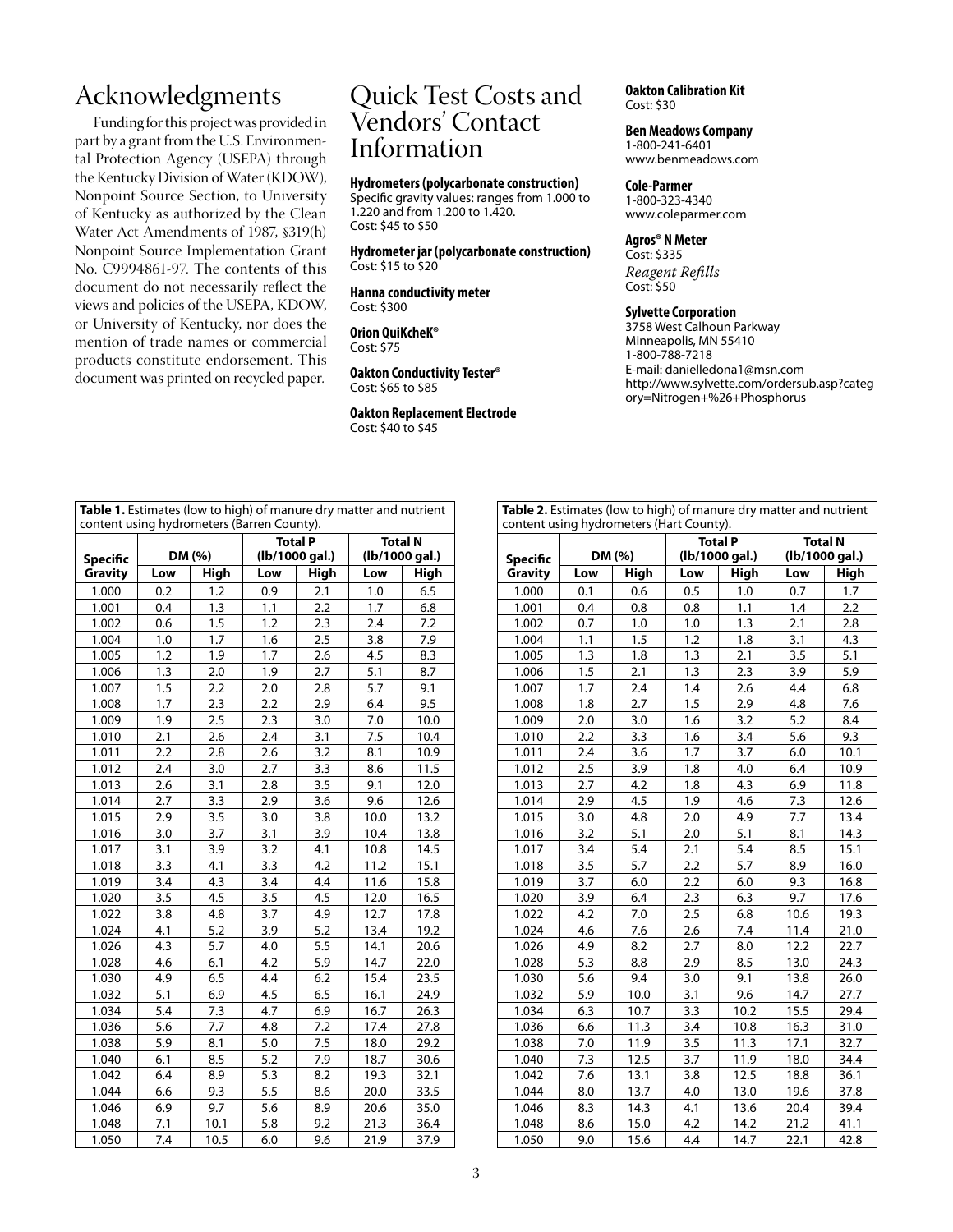| content asing hydrometers (Monitoe County). |     |                                            |     | <b>Total P</b> |      | <b>Total N</b> |
|---------------------------------------------|-----|--------------------------------------------|-----|----------------|------|----------------|
| <b>Specific</b>                             |     | DM (%)<br>(lb/1000 gal.)<br>(lb/1000 gal.) |     |                |      |                |
| <b>Gravity</b>                              | Low | High                                       | Low | <b>High</b>    | Low  | High           |
| 1.000                                       | 0.0 | 1.1                                        | 0.0 | 1.6            | 0.0  | 5.9            |
| 1.001                                       | 0.0 | 1.2                                        | 0.1 | 1.7            | 0.0  | 6.4            |
| 1.002                                       | 0.0 | 1.3                                        | 0.3 | 1.9            | 0.9  | 7.0            |
| 1.004                                       | 0.3 | 1.6                                        | 0.6 | 2.1            | 2.5  | 8.2            |
| 1.005                                       | 0.5 | 1.7                                        | 0.8 | 2.2            | 3.3  | 8.8            |
| 1.006                                       | 0.7 | 1.9                                        | 1.0 | 2.4            | 4.1  | 9.4            |
| 1.007                                       | 0.8 | 2.0                                        | 1.1 | 2.5            | 4.9  | 10.1           |
| 1.008                                       | 1.0 | 2.2                                        | 1.3 | 2.6            | 5.6  | 10.8           |
| 1.009                                       | 1.1 | 2.4                                        | 1.5 | 2.8            | 6.4  | 11.4           |
| 1.010                                       | 1.2 | 2.6                                        | 1.6 | 2.9            | 7.1  | 12.2           |
| 1.011                                       | 1.4 | 2.7                                        | 1.8 | 3.1            | 7.8  | 12.9           |
| 1.012                                       | 1.5 | 2.9                                        | 1.9 | 3.3            | 8.4  | 13.6           |
| 1.013                                       | 1.6 | 3.1                                        | 2.0 | 3.4            | 9.1  | 14.4           |
| 1.014                                       | 1.7 | 3.3                                        | 2.2 | 3.6            | 9.7  | 15.2           |
| 1.015                                       | 1.8 | 3.5                                        | 2.3 | 3.8            | 10.3 | 16.0           |
| 1.016                                       | 1.9 | 3.8                                        | 2.4 | 4.0            | 10.9 | 16.8           |
| 1.017                                       | 2.0 | 4.0                                        | 2.5 | 4.1            | 11.5 | 17.7           |
| 1.018                                       | 2.1 | 4.2                                        | 2.6 | 4.3            | 12.1 | 18.5           |
| 1.019                                       | 2.2 | 4.4                                        | 2.8 | 4.5            | 12.6 | 19.4           |
| 1.020                                       | 2.3 | 4.6                                        | 2.9 | 4.7            | 13.2 | 20.3           |
| 1.022                                       | 2.5 | 5.1                                        | 3.1 | 5.1            | 14.3 | 22.0           |
| 1.024                                       | 2.7 | 5.5                                        | 3.3 | 5.5            | 15.3 | 23.8           |
| 1.026                                       | 2.9 | 5.9                                        | 3.5 | 5.9            | 16.4 | 25.6           |
| 1.028                                       | 3.0 | 6.4                                        | 3.7 | 6.3            | 17.4 | 27.4           |
| 1.030                                       | 3.2 | 6.8                                        | 3.9 | 6.7            | 18.4 | 29.2           |
| 1.032                                       | 3.4 | 7.3                                        | 4.1 | 7.1            | 19.4 | 31.1           |
| 1.034                                       | 3.6 | 7.8                                        | 4.3 | 7.6            | 20.4 | 32.9           |
| 1.036                                       | 3.7 | 8.2                                        | 4.5 | 8.0            | 21.4 | 34.8           |
| 1.038                                       | 3.9 | 8.7                                        | 4.7 | 8.4            | 22.4 | 36.6           |
| 1.040                                       | 4.1 | 9.1                                        | 4.9 | 8.8            | 23.4 | 38.5           |
| 1.042                                       | 4.2 | 9.6                                        | 5.0 | 9.2            | 24.4 | 40.3           |
| 1.044                                       | 4.4 | 10.0                                       | 5.2 | 9.6            | 25.4 | 42.2           |
| 1.046                                       | 4.6 | 10.5                                       | 5.4 | 10.1           | 26.3 | 44.1           |
| 1.048                                       | 4.8 | 10.9                                       | 5.6 | 10.5           | 27.3 | 45.9           |
| 1.050                                       | 4.9 | 11.4                                       | 5.8 | 10.9           | 28.3 | 47.8           |

**Table 3.** Estimates (low to high) of manure dry matter and nutrient content using hydrometers (Monroe County).

| <b>Table 4.</b> Estimates (low to high) of manure dry matter and nutrient |
|---------------------------------------------------------------------------|
| content using hydrometers (combined data set).                            |

| content using hydrometers (combined data set).<br><b>Total N</b><br><b>Total P</b> |                          |            |            |                |            |             |  |  |  |  |
|------------------------------------------------------------------------------------|--------------------------|------------|------------|----------------|------------|-------------|--|--|--|--|
|                                                                                    | DM (%)<br>(lb/1000 gal.) |            |            | (lb/1000 gal.) |            |             |  |  |  |  |
| <b>Specific</b><br><b>Gravity</b>                                                  | Low                      | High       | Low        | High           |            | <b>High</b> |  |  |  |  |
| 1.000                                                                              | 0.2                      |            |            | 2.6            | Low<br>1.0 | 4.7         |  |  |  |  |
|                                                                                    |                          | 0.8        | 1.0<br>1.2 | 2.7            |            |             |  |  |  |  |
| 1.001<br>1.002                                                                     | 0.4<br>0.6               | 0.9<br>1.1 | 1.4        | 2.8            | 1.8<br>2.5 | 5.3<br>5.8  |  |  |  |  |
|                                                                                    |                          |            |            |                |            |             |  |  |  |  |
| 1.004                                                                              | 1.0                      | 1.4        | 1.7        | 2.9            | 4.0        | 7.0         |  |  |  |  |
| 1.005                                                                              | 1.2                      | 1.6        | 1.8        | 3.0            | 4.8        | 7.6         |  |  |  |  |
| 1.006                                                                              | 1.4                      | 1.8        | 1.9        | 3.1            | 5.5        | 8.2         |  |  |  |  |
| 1.007                                                                              | 1.6                      | 1.9        | 2.1        | 3.2            | 6.2        | 8.8         |  |  |  |  |
| 1.008                                                                              | 1.7                      | 2.1        | 2.2        | 3.3            | 6.9        | 9.5         |  |  |  |  |
| 1.009                                                                              | 1.9                      | 2.3        | 2.3        | 3.4            | 7.5        | 10.1        |  |  |  |  |
| 1.010                                                                              | 2.1                      | 2.5        | 2.4        | 3.6            | 8.2        | 10.8        |  |  |  |  |
| 1.011                                                                              | 2.2                      | 2.6        | 2.5        | 3.7            | 8.8        | 11.5        |  |  |  |  |
| 1.012                                                                              | 2.4                      | 2.8        | 2.6        | 3.8            | 9.4        | 12.2        |  |  |  |  |
| 1.013                                                                              | 2.6                      | 3.0        | 2.7        | 4.0            | 10.0       | 13.0        |  |  |  |  |
| 1.014                                                                              | 2.7                      | 3.2        | 2.8        | 4.1            | 10.6       | 13.7        |  |  |  |  |
| 1.015                                                                              | 2.9                      | 3.4        | 2.8        | 4.3            | 11.2       | 14.5        |  |  |  |  |
| 1.016                                                                              | 3.0                      | 3.6        | 2.9        | 4.4            | 11.7       | 15.3        |  |  |  |  |
| 1.017                                                                              | 3.2                      | 3.8        | 3.0        | 4.6            | 12.3       | 16.0        |  |  |  |  |
| 1.018                                                                              | 3.3                      | 4.0        | 3.0        | 4.8            | 12.8       | 16.8        |  |  |  |  |
| 1.019                                                                              | 3.5                      | 4.2        | 3.1        | 4.9            | 13.4       | 17.6        |  |  |  |  |
| 1.020                                                                              | 3.7                      | 4.4        | 3.1        | 5.1            | 13.9       | 18.4        |  |  |  |  |
| 1.022                                                                              | 4.0                      | 4.8        | 3.3        | 5.4            | 15.0       | 20.0        |  |  |  |  |
| 1.024                                                                              | 4.3                      | 5.1        | 3.4        | 5.8            | 16.1       | 21.6        |  |  |  |  |
| 1.026                                                                              | 4.6                      | 5.5        | 3.5        | 6.1            | 17.1       | 23.2        |  |  |  |  |
| 1.028                                                                              | 4.9                      | 5.9        | 3.6        | 6.5            | 18.1       | 24.8        |  |  |  |  |
| 1.030                                                                              | 5.2                      | 6.3        | 3.7        | 6.9            | 19.2       | 26.5        |  |  |  |  |
| 1.032                                                                              | 5.5                      | 6.7        | 3.8        | 7.2            | 20.2       | 28.1        |  |  |  |  |
| 1.034                                                                              | 5.8                      | 7.1        | 3.9        | 7.6            | 21.3       | 29.7        |  |  |  |  |
| 1.036                                                                              | 6.1                      | 7.5        | 4.0        | 7.9            | 22.3       | 31.4        |  |  |  |  |
| 1.038                                                                              | 6.4                      | 7.9        | 4.1        | 8.3            | 23.3       | 33.0        |  |  |  |  |
| 1.040                                                                              | 6.7                      | 8.3        | 4.2        | 8.7            | 24.3       | 34.6        |  |  |  |  |
| 1.042                                                                              | 7.0                      | 8.7        | 4.3        | 9.0            | 25.4       | 36.3        |  |  |  |  |
| 1.044                                                                              | 7.3                      | 9.1        | 4.4        | 9.4            | 26.4       | 37.9        |  |  |  |  |
| 1.046                                                                              | 7.6                      | 9.5        | 4.5        | 9.7            | 27.4       | 39.5        |  |  |  |  |
| 1.048                                                                              | 7.9                      | 9.9        | 4.6        | 10.1           | 28.4       | 41.2        |  |  |  |  |
| 1.050                                                                              | 8.2                      | 10.3       | 4.7        | 10.5           | 29.5       | 42.8        |  |  |  |  |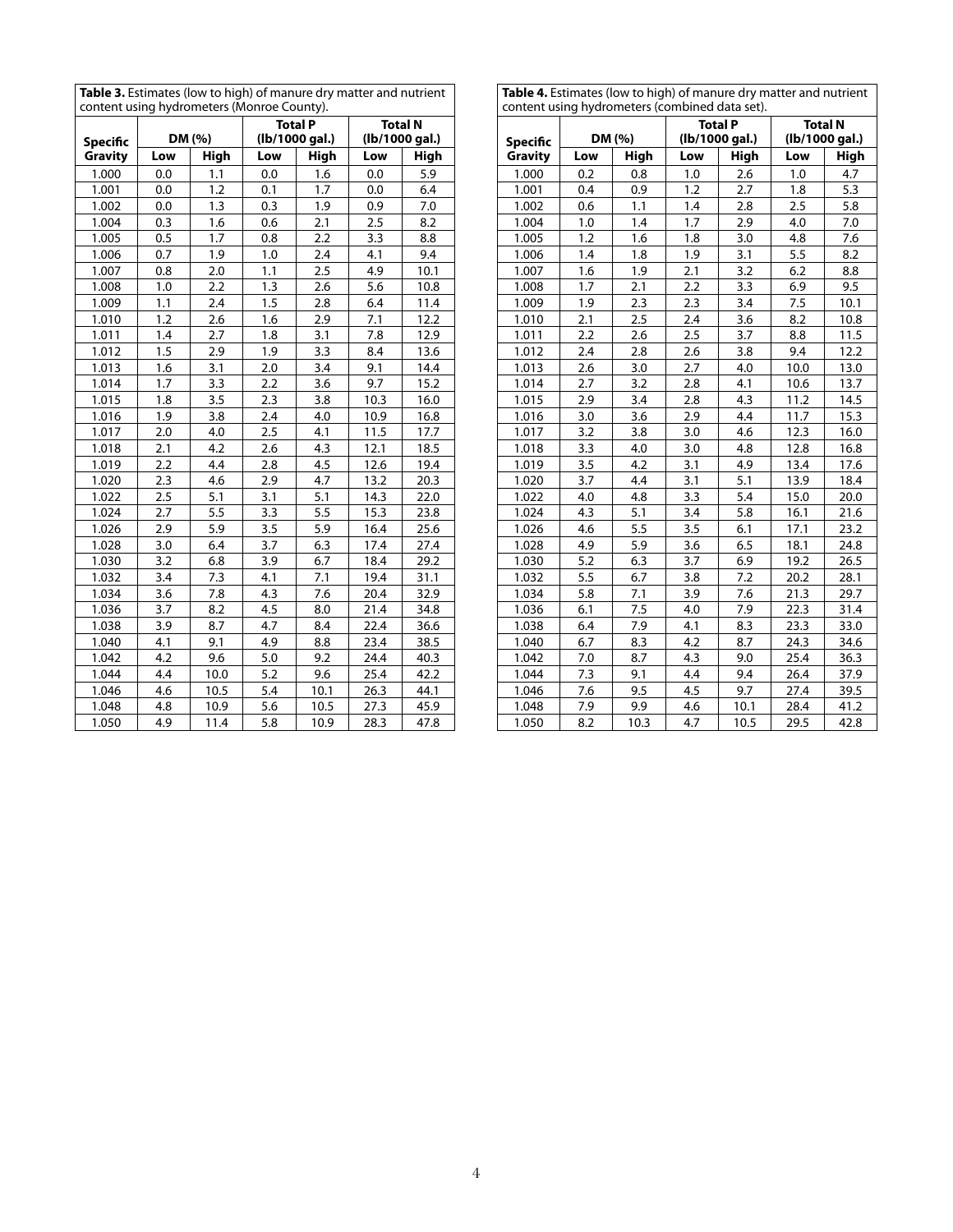**Table 5.** Estimates (low to high) of NH4-N content (lb/1,000 gal.) of manure using electrical conductivity meters and pens (Barren County).

|       | Hanna<br>Orion |      | <b>Oakton</b> |      |      |      |
|-------|----------------|------|---------------|------|------|------|
| mS/cm | Low            | High | Low           | High | Low  | High |
| 1.0   | N/A            | N/A  | N/A           | N/A  | N/A  | N/A  |
| 1.5   | N/A            | N/A  | N/A           | N/A  | N/A  | N/A  |
| 2.0   | N/A            | N/A  | N/A           | N/A  | N/A  | N/A  |
| 2.5   | N/A            | N/A  | N/A           | N/A  | N/A  | N/A  |
| 3.0   | 0.0            | 3.9  | N/A           | N/A  | N/A  | N/A  |
| 3.5   | 0.0            | 4.0  | N/A           | N/A  | N/A  | N/A  |
| 4.0   | 0.0            | 4.1  | 0.0           | 3.3  | 0.0  | 2.8  |
| 4.5   | 0.0            | 4.3  | 0.0           | 3.5  | 0.0  | 3.1  |
| 5.0   | 0.0            | 4.4  | 0.0           | 3.8  | 0.0  | 3.4  |
| 5.5   | 0.0            | 4.6  | 0.0           | 4.0  | 0.1  | 3.7  |
| 6.0   | 0.6            | 4.8  | 0.4           | 4.3  | 0.8  | 4.1  |
| 6.5   | 1.2            | 5.0  | 1.1           | 4.6  | 1.5  | 4.4  |
| 7.0   | 1.7            | 5.2  | 1.8           | 4.9  | 2.1  | 4.8  |
| 7.5   | 2.3            | 5.5  | 2.4           | 5.3  | 2.7  | 5.2  |
| 8.0   | 2.8            | 5.8  | 3.0           | 5.7  | 3.3  | 5.7  |
| 8.5   | 3.2            | 6.1  | 3.5           | 6.1  | 3.8  | 6.2  |
| 9.0   | 3.6            | 6.5  | 4.0           | 6.7  | 4.3  | 6.7  |
| 9.5   | 3.9            | 7.0  | 4.4           | 7.3  | 4.7  | 7.3  |
| 10.0  | 4.2            | 7.5  | 4.7           | 7.9  | 5.1  | 8.0  |
| 10.5  | 4.5            | 8.1  | 5.0           | 8.6  | 5.4  | 8.6  |
| 11.0  | 4.7            | 8.7  | 5.3           | 9.3  | 5.8  | 9.3  |
| 11.5  | 4.9            | 9.3  | 5.6           | 10.0 | 6.1  | 10.0 |
| 12.0  | 5.0            | 9.9  | 5.8           | 10.7 | 6.4  | 10.7 |
| 12.5  | 5.2            | 10.6 | 6.1           | 11.5 | 6.7  | 11.5 |
| 13.0  | 5.3            | 11.2 | 6.3           | 12.2 | 7.0  | 12.2 |
| 13.5  | 5.5            | 11.9 | 6.6           | 13.0 | 7.3  | 12.9 |
| 14.0  | 5.6            | 12.6 | 6.8           | 13.8 | 7.6  | 13.7 |
| 14.5  | 5.7            | 13.2 | 7.0           | 14.5 | 7.9  | 14.4 |
| 15.0  | 5.9            | 13.9 | 7.2           | 15.3 | 8.1  | 15.1 |
| 15.5  | 6.0            | 14.6 | 7.5           | 16.1 | 8.4  | 15.9 |
| 16.0  | 6.1            | 15.2 | 7.7           | 16.8 | 8.7  | 16.6 |
| 16.5  | 6.3            | 15.9 | 7.9           | 17.6 | 9.0  | 17.4 |
| 17.0  | 6.4            | 16.6 | 8.1           | 18.4 | 9.2  | 18.1 |
| 17.5  | 6.5            | 17.3 | 8.3           | 19.2 | 9.5  | 18.9 |
| 18.0  | 6.6            | 18.0 | 8.5           | 19.9 | 9.8  | 19.6 |
| 18.5  | 6.7            | 18.7 | 8.7           | 20.7 | 10.1 | 20.4 |
| 19.0  | 6.8            | 19.3 | 9.0           | 21.5 | 10.3 | 21.1 |
| 19.5  | 7.0            | 20.0 | 9.2           | 22.3 | 10.6 | 21.9 |
| 20.0  | 7.1            | 20.7 | 9.4           | 23.0 | 10.9 | 22.6 |

| <b>Table 6.</b> Estimates (low to high) of $NH4$ -N content (lb/1,000 gal.) |
|-----------------------------------------------------------------------------|
| of manure using electrical conductivity meters and pens (Hart               |
| County).                                                                    |

| County). |                  |                |                  |             |     |               |
|----------|------------------|----------------|------------------|-------------|-----|---------------|
|          |                  | Hanna<br>Orion |                  |             |     | <b>Oakton</b> |
| mS/cm    | Low              | High           | Low              | <b>High</b> | Low | High          |
| 1.0      | 0.0              | 1.5            | N/A              | N/A         | N/A | N/A           |
| 1.5      | 0.0              | 1.6            | 0.0              | 1.0         | 0.0 | 1.0           |
| 2.0      | 0.0              | 1.7            | 0.0              | 1.1         | 0.0 | 1.2           |
| 2.5      | 0.0              | 1.8            | 0.1              | 1.3         | 0.1 | 1.4           |
| 3.0      | 0.3              | 1.9            | 0.4              | 1.5         | 0.5 | 1.6           |
| 3.5      | 0.6              | 2.0            | 0.8              | 1.7         | 0.8 | 1.8           |
| 4.0      | 0.9              | 2.2            | 1.1              | 1.9         | 1.2 | 2.0           |
| 4.5      | 1.1              | 2.4            | 1.4              | 2.2         | 1.4 | 2.3           |
| 5.0      | 1.3              | 2.6            | 1.6              | 2.5         | 1.7 | 2.6           |
| 5.5      | 1.5              | 2.9            | 1.8              | 2.9         | 1.9 | 3.0           |
| 6.0      | 1.6              | 3.3            | 2.0              | 3.2         | 2.1 | 3.4           |
| 6.5      | 1.7              | 3.6            | 2.2              | 3.6         | 2.3 | 3.8           |
| 7.0      | 1.8              | 4.0            | 2.4              | 4.0         | 2.4 | 4.2           |
| 7.5      | 1.9              | 4.3            | 2.5              | 4.4         | 2.6 | 4.6           |
| 8.0      | 2.0              | 4.7            | 2.7              | 4.7         | 2.8 | 5.0           |
| 8.5      | 2.0              | 5.1            | 2.9              | 5.1         | 2.9 | 5.4           |
| 9.0      | 2.1              | 5.5            | 3.0              | 5.5         | 3.1 | 5.8           |
| 9.5      | 2.2              | 5.9            | 3.2              | 5.9         | 3.3 | 6.3           |
| 10.0     | 2.2              | 6.2            | 3.3              | 6.3         | 3.4 | 6.7           |
| 10.5     | $\overline{2.3}$ | 6.6            | 3.5              | 6.7         | 3.6 | 7.1           |
| 11.0     | 2.3              | 7.0            | 3.6              | 7.1         | 3.7 | 7.5           |
| 11.5     | 2.4              | 7.4            | 3.8              | 7.5         | 3.9 | 7.9           |
| 12.0     | 2.5              | 7.8            | 3.9              | 7.9         | 4.0 | 8.4           |
| 12.5     | 2.5              | 8.2            | 4.1              | 8.3         | 4.2 | 8.8           |
| 13.0     | 2.6              | 8.6            | 4.2              | 8.7         | 4.3 | 9.2           |
| 13.5     | 2.6              | 9.0            | 4.4              | 9.1         | 4.5 | 9.6           |
| 14.0     | 2.7              | 9.4            | 4.6              | 9.5         | 4.6 | 10.0          |
| 14.5     | 2.8              | 9.8            | 4.7              | 9.9         | 4.8 | 10.5          |
| 15.0     | 2.8              | 10.1           | 4.9              | 10.3        | 5.0 | 10.9          |
| 15.5     | 2.9              | 10.5           | 5.0              | 10.7        | 5.1 | 11.3          |
| 16.0     | 2.9              | 10.9           | 5.2              | 11.1        | 5.3 | 11.7          |
| 16.5     | 3.0              | 11.3           | 5.3              | 11.5        | 5.4 | 12.1          |
| 17.0     | 3.0              | 11.7           | 5.5              | 11.9        | 5.6 | 12.6          |
| 17.5     | 3.1              | 12.1           | $\overline{5.6}$ | 12.3        | 5.7 | 13.0          |
| 18.0     | 3.2              | 12.5           | 5.8              | 12.8        | 5.9 | 13.4          |
| 18.5     | 3.2              | 12.9           | 5.9              | 13.2        | 6.0 | 13.8          |
| 19.0     | 3.3              | 13.3           | 6.1              | 13.6        | 6.2 | 14.3          |
| 19.5     | 3.3              | 13.7           | 6.2              | 14.0        | 6.3 | 14.7          |
| 20.0     | 3.4              | 14.1           | 6.4              | 14.4        | 6.5 | 15.1          |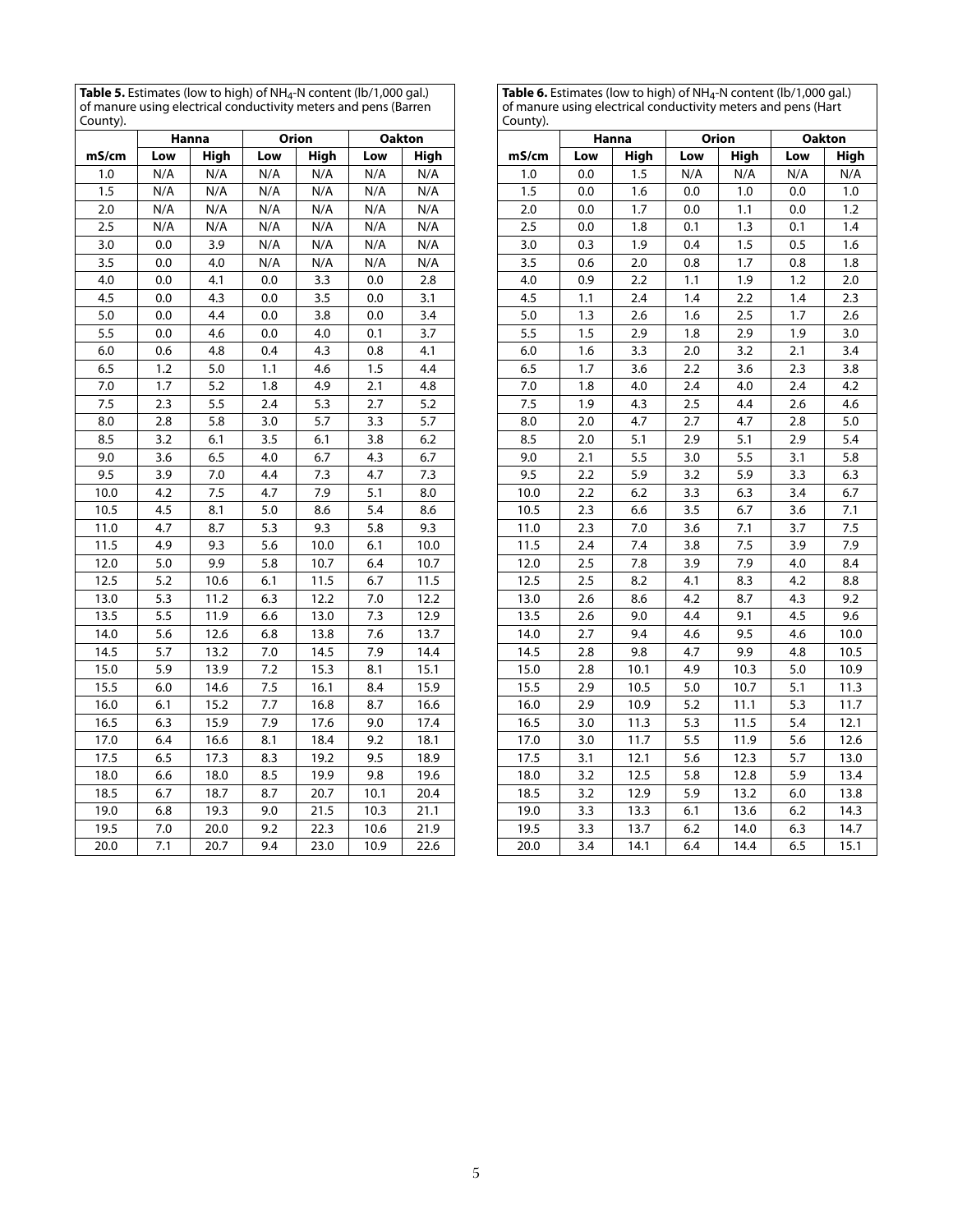**Table 7.** Estimates (low to high) of NH<sub>4</sub>-N content (lb/1,000 gal.)<br>of manure using electrical conductivity meters and pens (Monroe County).

|                  | Hanna<br>Orion |      | <b>Oakton</b> |             |      |      |
|------------------|----------------|------|---------------|-------------|------|------|
| mS/cm            | Low            | High | Low           | <b>High</b> | Low  | High |
| 1.0              | N/A            | N/A  | N/A           | N/A         | N/A  | N/A  |
| 1.5              | N/A            | N/A  | N/A           | N/A         | N/A  | N/A  |
| 2.0              | N/A            | N/A  | N/A           | N/A         | N/A  | N/A  |
| 2.5              | 0.0            | 1.8  | 0.0           | 4.5         | 0.0  | 2.7  |
| 3.0              | 0.0            | 2.1  | 0.0           | 4.7         | 0.0  | 3.0  |
| 3.5              | 0.0            | 2.4  | 0.0           | 4.9         | 0.0  | 3.3  |
| 4.0              | 0.2            | 2.7  | 0.0           | 5.1         | 0.1  | 3.6  |
| 4.5              | 0.7            | 3.0  | 0.0           | 5.3         | 0.6  | 3.9  |
| 5.0              | 1.1            | 3.4  | 0.0           | 5.6         | 1.1  | 4.2  |
| $\overline{5.5}$ | 1.6            | 3.7  | 0.5           | 5.8         | 1.6  | 4.6  |
| 6.0              | 2.0            | 4.0  | 1.1           | 6.1         | 2.1  | 4.9  |
| 6.5              | 2.4            | 4.4  | 1.7           | 6.4         | 2.6  | 5.3  |
| 7.0              | 2.9            | 4.7  | 2.2           | 6.8         | 3.0  | 5.6  |
| 7.5              | 3.3            | 5.1  | 2.7           | 7.2         | 3.5  | 6.0  |
| 8.0              | 3.7            | 5.5  | 3.1           | 7.6         | 3.9  | 6.4  |
| 8.5              | 4.1            | 5.8  | 3.5           | 8.1         | 4.3  | 6.9  |
| 9.0              | 4.5            | 6.2  | 3.9           | 8.6         | 4.7  | 7.3  |
| 9.5              | 4.8            | 6.6  | 4.2           | 9.2         | 5.0  | 7.7  |
| 10.0             | 5.2            | 7.0  | 4.5           | 9.8         | 5.4  | 8.2  |
| 10.5             | 5.6            | 7.4  | 4.8           | 10.4        | 5.8  | 8.7  |
| 11.0             | 5.9            | 7.9  | 5.0           | 11.0        | 6.1  | 9.2  |
| 11.5             | 6.3            | 8.3  | 5.3           | 11.7        | 6.4  | 9.7  |
| 12.0             | 6.6            | 8.7  | 5.5           | 12.3        | 6.7  | 10.2 |
| 12.5             | 6.9            | 9.2  | 5.7           | 13.0        | 7.1  | 10.7 |
| 13.0             | 7.3            | 9.6  | 5.9           | 13.7        | 7.4  | 11.2 |
| 13.5             | 7.6            | 10.1 | 6.1           | 14.4        | 7.7  | 11.7 |
| 14.0             | 7.9            | 10.5 | 6.3           | 15.1        | 8.0  | 12.3 |
| 14.5             | 8.2            | 11.0 | 6.4           | 15.8        | 8.3  | 12.8 |
| 15.0             | 8.6            | 11.4 | 6.6           | 16.5        | 8.6  | 13.3 |
| 15.5             | 8.9            | 11.9 | 6.8           | 17.2        | 8.8  | 13.9 |
| 16.0             | 9.2            | 12.4 | 6.9           | 18.0        | 9.1  | 14.4 |
| 16.5             | 9.5            | 12.8 | 7.1           | 18.7        | 9.4  | 14.9 |
| 17.0             | 9.8            | 13.3 | 7.3           | 19.4        | 9.7  | 15.5 |
| 17.5             | 10.1           | 13.7 | 7.4           | 20.1        | 10.0 | 16.0 |
| 18.0             | 10.4           | 14.2 | 7.6           | 20.9        | 10.3 | 16.6 |
| 18.5             | 10.7           | 14.7 | 7.7           | 21.6        | 10.5 | 17.1 |
| 19.0             | 11.0           | 15.2 | 7.9           | 22.3        | 10.8 | 17.7 |
| 19.5             | 11.3           | 15.6 | 8.0           | 23.1        | 11.1 | 18.2 |
| 20.0             | 11.6           | 16.1 | 8.2           | 23.8        | 11.4 | 18.7 |

**Table 8.** Estimates (low to high) of NH4-N content (lb/1,000 gal.) of manure using electrical conductivity meters and pens (combined data set).

| uutu JCtJ. |                  |             |                  |              |               |             |  |
|------------|------------------|-------------|------------------|--------------|---------------|-------------|--|
|            |                  | Hanna       |                  | <b>Orion</b> | <b>Oakton</b> |             |  |
| mS/cm      | Low              | <b>High</b> | Low              | High         | Low           | <b>High</b> |  |
| 1.0        | N/A              | N/A         | N/A              | N/A          | N/A           | N/A         |  |
| 1.5        | N/A              | N/A         | N/A              | N/A          | N/A           | N/A         |  |
| 2.0        | N/A              | N/A         | N/A              | N/A          | N/A           | N/A         |  |
| 2.5        | 0.0              | 1.4         | 0.0              | 1.3          | 0.0           | 1.1         |  |
| 3.0        | 0.0              | 1.8         | 0.0              | 1.7          | 0.0           | 1.5         |  |
| 3.5        | 0.0              | 2.1         | 0.0              | 2.0          | 0.0           | 1.8         |  |
| 4.0        | 0.4              | 2.4         | 0.2              | 2.4          | 0.5           | 2.2         |  |
| 4.5        | 0.8              | 2.7         | 0.7              | 2.7          | 1.0           | 2.6         |  |
| 5.0        | 1.3              | 3.0         | 1.2              | 3.1          | 1.5           | 2.9         |  |
| 5.5        | $\overline{1.7}$ | 3.3         | 1.7              | 3.4          | 1.9           | 3.3         |  |
| 6.0        | 2.1              | 3.6         | 2.2              | 3.8          | 2.4           | 3.7         |  |
| 6.5        | 2.5              | 4.0         | 2.7              | 4.2          | 2.9           | 4.1         |  |
| 7.0        | 2.9              | 4.3         | 3.1              | 4.6          | 3.3           | 4.5         |  |
| 7.5        | 3.3              | 4.7         | 3.6              | 5.0          | 3.7           | 4.9         |  |
| 8.0        | 3.7              | 5.1         | 4.0              | 5.4          | 4.2           | 5.3         |  |
| 8.5        | 4.1              | 5.5         | 4.4              | 5.9          | 4.6           | 5.8         |  |
| 9.0        | 4.4              | 5.9         | 4.8              | 6.4          | 4.9           | 6.2         |  |
| 9.5        | 4.8              | 6.3         | $\overline{5.2}$ | 6.9          | 5.3           | 6.7         |  |
| 10.0       | 5.1              | 6.7         | 5.5              | 7.4          | 5.7           | 7.2         |  |
| 10.5       | 5.4              | 7.1         | 5.9              | 7.9          | 6.1           | 7.7         |  |
| 11.0       | 5.8              | 7.6         | 6.2              | 8.4          | 6.4           | 8.1         |  |
| 11.5       | 6.1              | 8.0         | 6.6              | 8.9          | 6.8           | 8.6         |  |
| 12.0       | 6.4              | 8.5         | 6.9              | 9.4          | 7.2           | 9.1         |  |
| 12.5       | 6.7              | 8.9         | 7.2              | 9.9          | 7.5           | 9.6         |  |
| 13.0       | 7.0              | 9.4         | 7.6              | 10.5         | 7.9           | 10.1        |  |
| 13.5       | 7.3              | 9.8         | 7.9              | 11.0         | 8.2           | 10.6        |  |
| 14.0       | 7.6              | 10.3        | 8.2              | 11.5         | 8.6           | 11.1        |  |
| 14.5       | 7.9              | 10.7        | 8.5              | 12.1         | 8.9           | 11.6        |  |
| 15.0       | 8.2              | 11.2        | 8.9              | 12.6         | 9.2           | 12.1        |  |
| 15.5       | 8.5              | 11.7        | 9.2              | 13.1         | 9.6           | 12.6        |  |
| 16.0       | 8.8              | 12.1        | 9.5              | 13.7         | 9.9           | 13.1        |  |
| 16.5       | 9.1              | 12.6        | 9.8              | 14.2         | 10.3          | 13.7        |  |
| 17.0       | 9.3              | 13.0        | 10.1             | 14.7         | 10.6          | 14.2        |  |
| 17.5       | 9.6              | 13.5        | 10.5             | 15.3         | 11.0          | 14.7        |  |
| 18.0       | 9.9              | 14.0        | 10.8             | 15.8         | 11.3          | 15.2        |  |
| 18.5       | 10.2             | 14.4        | 11.1             | 16.4         | 11.6          | 15.7        |  |
| 19.0       | 10.5             | 14.9        | 11.4             | 16.9         | 12.0          | 16.2        |  |
| 19.5       | 10.8             | 15.4        | 11.7             | 17.4         | 12.3          | 16.7        |  |
| 20.0       | 11.1             | 15.9        | 12.1             | 18.0         | 12.7          | 17.2        |  |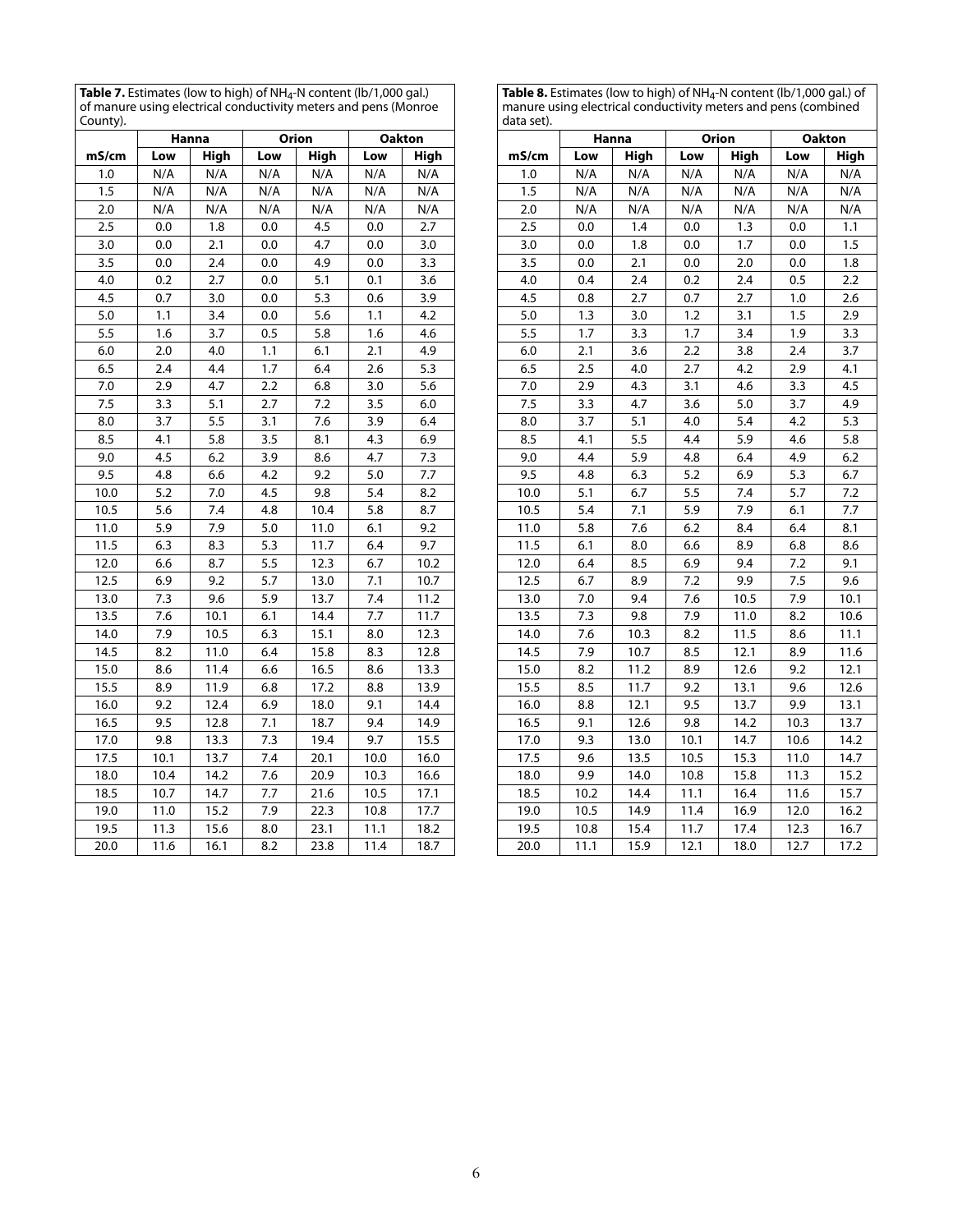| <b>rable 3.</b> Estimates (low to ingri) or in 14-in content (lb/ 1,000 gal.) or manure using the<br>Agros N Meter (all counties). |      |         |      |      |      |                                         |      |      |  |
|------------------------------------------------------------------------------------------------------------------------------------|------|---------|------|------|------|-----------------------------------------|------|------|--|
| <b>Pressure</b><br><b>Hart County</b><br><b>Barren County</b>                                                                      |      |         |      |      |      | <b>Monroe County</b><br><b>Combined</b> |      |      |  |
| Gauge<br>Value                                                                                                                     | Low  | High    | Low  | High | Low  | High                                    | Low  | High |  |
| 1.0                                                                                                                                | 0.0  | 2.9     | N/A  | N/A  | N/A  | N/A                                     | 0.0  | 1.9  |  |
| 1.5                                                                                                                                | 0.0  | 3.1     | N/A  | N/A  | N/A  | N/A                                     | 0.0  | 2.1  |  |
| 2.0                                                                                                                                | 0.0  | 3.2     | N/A  | N/A  | N/A  | N/A                                     | 0.0  | 2.3  |  |
| 2.5                                                                                                                                | 0.1  | 3.3     | 0.0  | 1.0  | N/A  | N/A                                     | 0.3  | 2.4  |  |
| 3.0                                                                                                                                | 0.3  | 3.4     | 0.0  | 1.1  | 0.0  | 3.4                                     | 0.5  | 2.6  |  |
| 3.5                                                                                                                                | 0.6  | 3.6     | 0.1  | 1.3  | 0.0  | 3.6                                     | 0.8  | 2.8  |  |
| 4.0                                                                                                                                | 0.8  | 3.7     | 0.5  | 1.5  | 0.0  | 3.9                                     | 1.1  | 3.0  |  |
| 4.5                                                                                                                                | 1.1  | 3.8     | 0.8  | 1.7  | 0.0  | 4.2                                     | 1.3  | 3.1  |  |
| 5.0                                                                                                                                | 1.3  | $4.0\,$ | 1.1  | 1.9  | 0.0  | 4.5                                     | 1.6  | 3.3  |  |
| 5.5                                                                                                                                | 1.5  | 4.1     | 1.4  | 2.2  | 0.1  | 4.8                                     | 1.8  | 3.5  |  |
| 6.0                                                                                                                                | 1.7  | 4.3     | 1.6  | 2.5  | 0.7  | 5.1                                     | 2.1  | 3.7  |  |
| 6.5                                                                                                                                | 2.0  | 4.4     | 1.9  | 2.8  | 1.3  | 5.5                                     | 2.3  | 3.9  |  |
| 7.0                                                                                                                                | 2.2  | 4.6     | 2.0  | 3.2  | 1.9  | 5.9                                     | 2.6  | 4.1  |  |
| 7.5                                                                                                                                | 2.4  | 4.7     | 2.2  | 3.5  | 2.4  | 6.3                                     | 2.8  | 4.3  |  |
| 8.0                                                                                                                                | 2.6  | 4.9     | 2.4  | 3.9  | 3.0  | 6.7                                     | 3.0  | 4.5  |  |
| 8.5                                                                                                                                | 2.8  | 5.0     | 2.6  | 4.3  | 3.4  | 7.1                                     | 3.3  | 4.7  |  |
| 9.0                                                                                                                                | 3.0  | 5.2     | 2.7  | 4.7  | 3.9  | 7.6                                     | 3.5  | 4.9  |  |
| 9.5                                                                                                                                | 3.2  | 5.4     | 2.9  | 5.0  | 4.3  | 8.2                                     | 3.7  | 5.1  |  |
| 10.0                                                                                                                               | 3.4  | 5.5     | 3.1  | 5.4  | 4.7  | 8.7                                     | 3.9  | 5.4  |  |
| 11.0                                                                                                                               | 3.8  | 5.9     | 3.4  | 6.2  | 5.4  | 9.9                                     | 4.3  | 5.8  |  |
| 12.0                                                                                                                               | 4.2  | 6.3     | 3.7  | 7.0  | 6.0  | 11.2                                    | 4.7  | 6.3  |  |
| 13.0                                                                                                                               | 4.5  | 6.7     | 4.0  | 7.7  | 6.6  | 12.5                                    | 5.1  | 6.8  |  |
| 14.0                                                                                                                               | 4.8  | 7.1     | 4.3  | 8.5  | 7.1  | 13.9                                    | 5.5  | 7.3  |  |
| 15.0                                                                                                                               | 5.1  | 7.5     | 4.6  | 9.3  | 7.6  | 15.3                                    | 5.8  | 7.8  |  |
| 16.0                                                                                                                               | 5.4  | 8.0     | 4.9  | 10.1 | 8.1  | 16.7                                    | 6.2  | 8.4  |  |
| 17.0                                                                                                                               | 5.7  | 8.4     | 5.2  | 10.8 | 8.6  | 18.1                                    | 6.5  | 8.9  |  |
| 18.0                                                                                                                               | 5.9  | 8.9     | 5.5  | 11.6 | 9.1  | 19.5                                    | 6.9  | 9.4  |  |
| 19.0                                                                                                                               | 6.2  | 9.4     | 5.8  | 12.4 | 9.6  | 20.9                                    | 7.2  | 10.0 |  |
| 20.0                                                                                                                               | 6.5  | 9.9     | 6.1  | 13.2 | 10.0 | 22.4                                    | 7.5  | 10.5 |  |
| 21.0                                                                                                                               | 6.7  | 10.4    | 6.4  | 14.0 | 10.5 | 23.8                                    | 7.9  | 11.1 |  |
| 22.0                                                                                                                               | 7.0  | 10.9    | 6.8  | 14.7 | 11.0 | 25.2                                    | 8.2  | 11.6 |  |
| 23.0                                                                                                                               | 7.2  | 11.4    | 7.1  | 15.5 | 11.4 | 26.7                                    | 8.5  | 12.1 |  |
| 24.0                                                                                                                               | 7.4  | 11.9    | 7.4  | 16.3 | 11.9 | 28.1                                    | 8.9  | 12.7 |  |
| 25.0                                                                                                                               | 7.7  | 12.4    | 7.7  | 17.1 | 12.3 | 29.6                                    | 9.2  | 13.2 |  |
| 26.0                                                                                                                               | 7.9  | 12.9    | 8.0  | 17.9 | 12.8 | 31.0                                    | 9.5  | 13.8 |  |
| 27.0                                                                                                                               | 8.2  | 13.4    | 8.3  | 18.6 | 13.2 | 32.4                                    | 9.8  | 14.4 |  |
| 28.0                                                                                                                               | 8.4  | 13.9    | 8.6  | 19.4 | 13.7 | 33.9                                    | 10.2 | 14.9 |  |
| 29.0                                                                                                                               | 8.6  | 14.4    | 8.9  | 20.2 | 14.1 | 35.3                                    | 10.5 | 15.5 |  |
| 30.0                                                                                                                               | 8.9  | 14.9    | 9.2  | 21.0 | 14.6 | 36.8                                    | 10.8 | 16.0 |  |
| 31.0                                                                                                                               | 9.1  | 15.4    | 9.5  | 21.8 | 15.0 | 38.2                                    | 11.1 | 16.6 |  |
| 32.0                                                                                                                               | 9.3  | 15.9    | 9.8  | 22.5 | 15.5 | 39.7                                    | 11.5 | 17.1 |  |
| 33.0                                                                                                                               | 9.5  | 16.4    | 10.1 | 23.3 | 15.9 | 41.1                                    | 11.8 | 17.7 |  |
| 34.0                                                                                                                               | 9.8  | 16.9    | 10.4 | 24.1 | 16.4 | 42.6                                    | 12.1 | 18.2 |  |
| 35.0                                                                                                                               | 10.0 | 17.4    | 10.7 | 24.9 | 16.8 | 44.0                                    | 12.4 | 18.8 |  |

**Table 9.** Estimates (low to high) of NH<sub>4</sub>-N content (lb/1,000 gal.) of manure using the